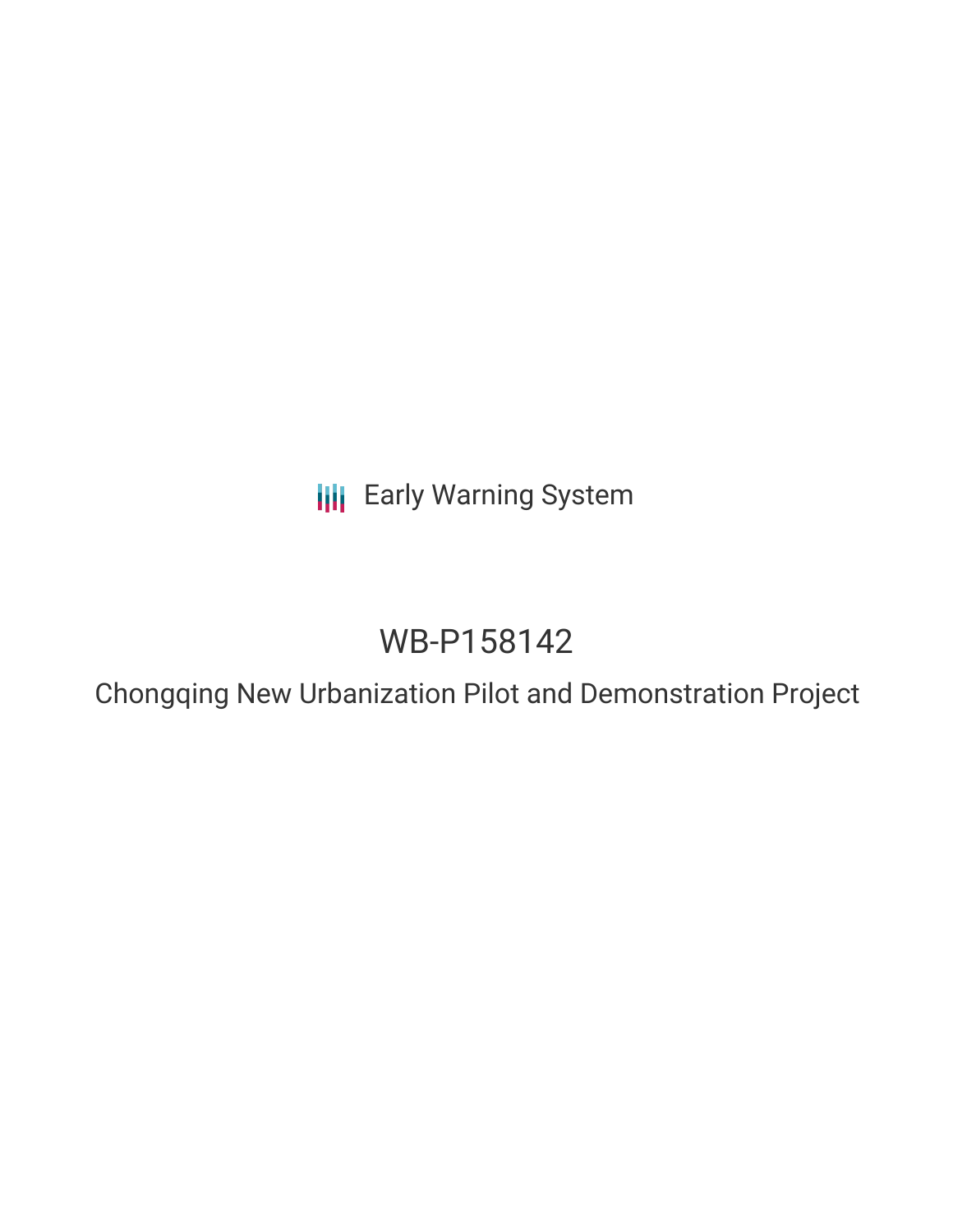

# **Quick Facts**

| <b>Countries</b>               | China                      |
|--------------------------------|----------------------------|
| <b>Specific Location</b>       | Chongging city             |
| <b>Financial Institutions</b>  | World Bank (WB)            |
| <b>Status</b>                  | Proposed                   |
| <b>Bank Risk Rating</b>        | A                          |
| <b>Borrower</b>                | People's Republic of China |
| <b>Sectors</b>                 | Infrastructure             |
| <b>Investment Type(s)</b>      | Loan                       |
| <b>Investment Amount (USD)</b> | \$100.00 million           |
| <b>Loan Amount (USD)</b>       | \$100.00 million           |
| <b>Project Cost (USD)</b>      | \$264.68 million           |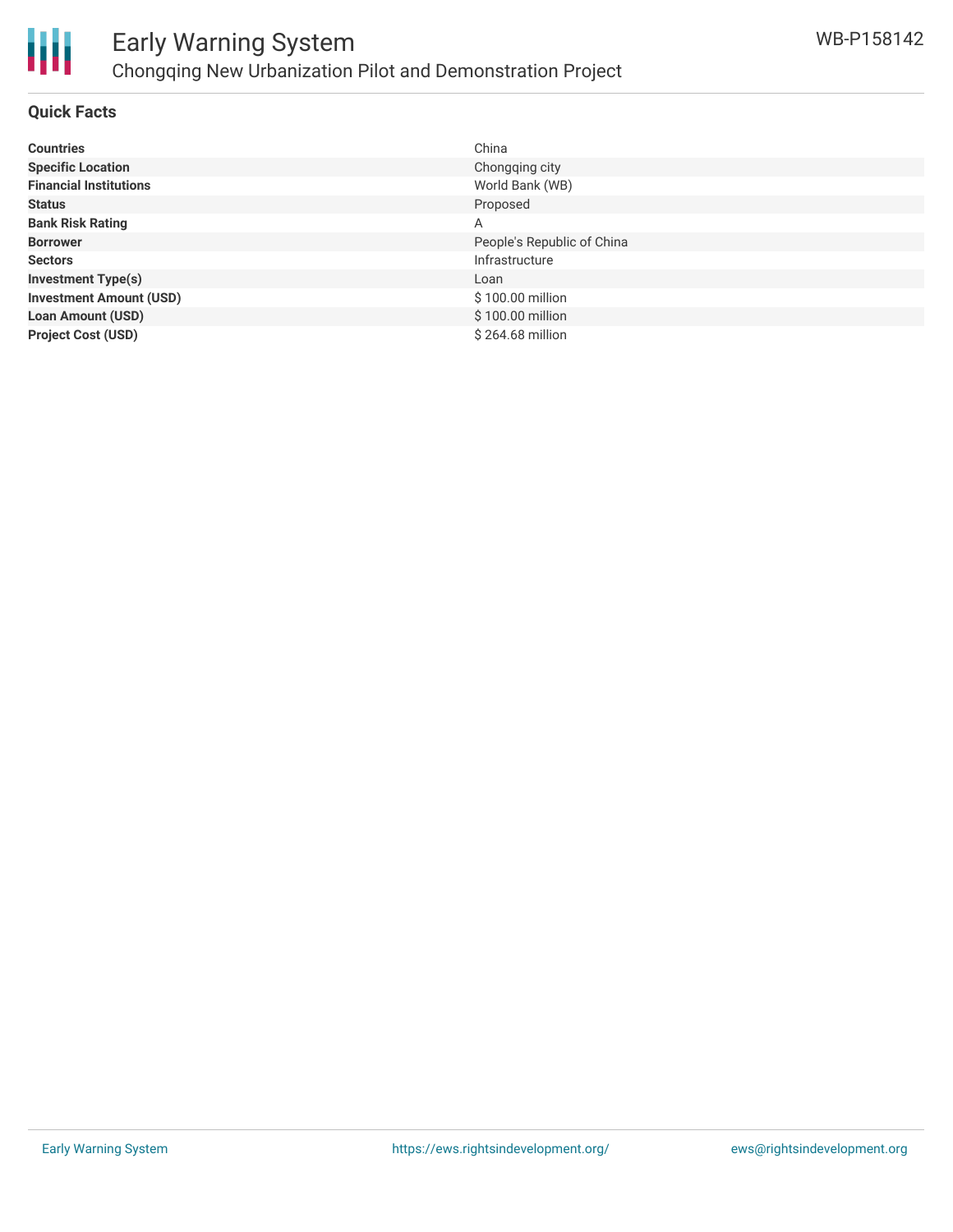

# **Project Description**

According to the World Bank document, the project development objective is to improve the use of public space and increase pedestrian mobility in selected districts of Chongqing's Central City.

The PDO will be achieved through the following technical support and physical investments in improving public space and pedestrian mobility in two Districts of Chongqing Central City. These are complemented by necessary measures to improve technical and institutional capacity for regeneration planning and implementation and knowledge sharing. Details of each project component and scope are described below.

Component 1 - District Regeneration Planning and Implementation.

Component 2 - Regeneration Interventions in Nan'an District.

Component 3 - Regeneration Interventions in Jiulongpo District.

Component 4 - Project Management and Capacity Building.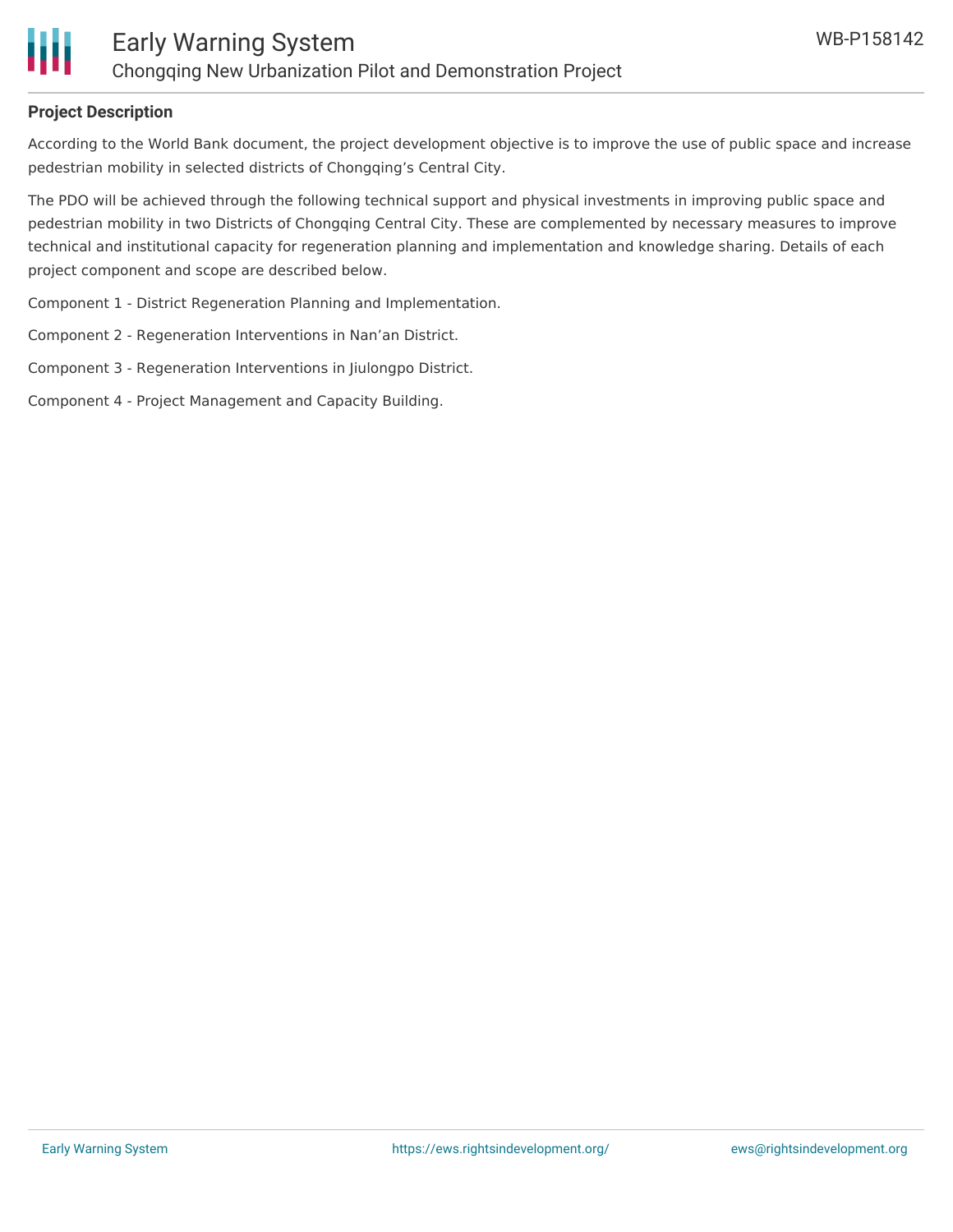

# **Investment Description**

World Bank (WB)

IBRD/IDA (World Bank) US\$ 100.00 million

Borrower US\$ 164.68 million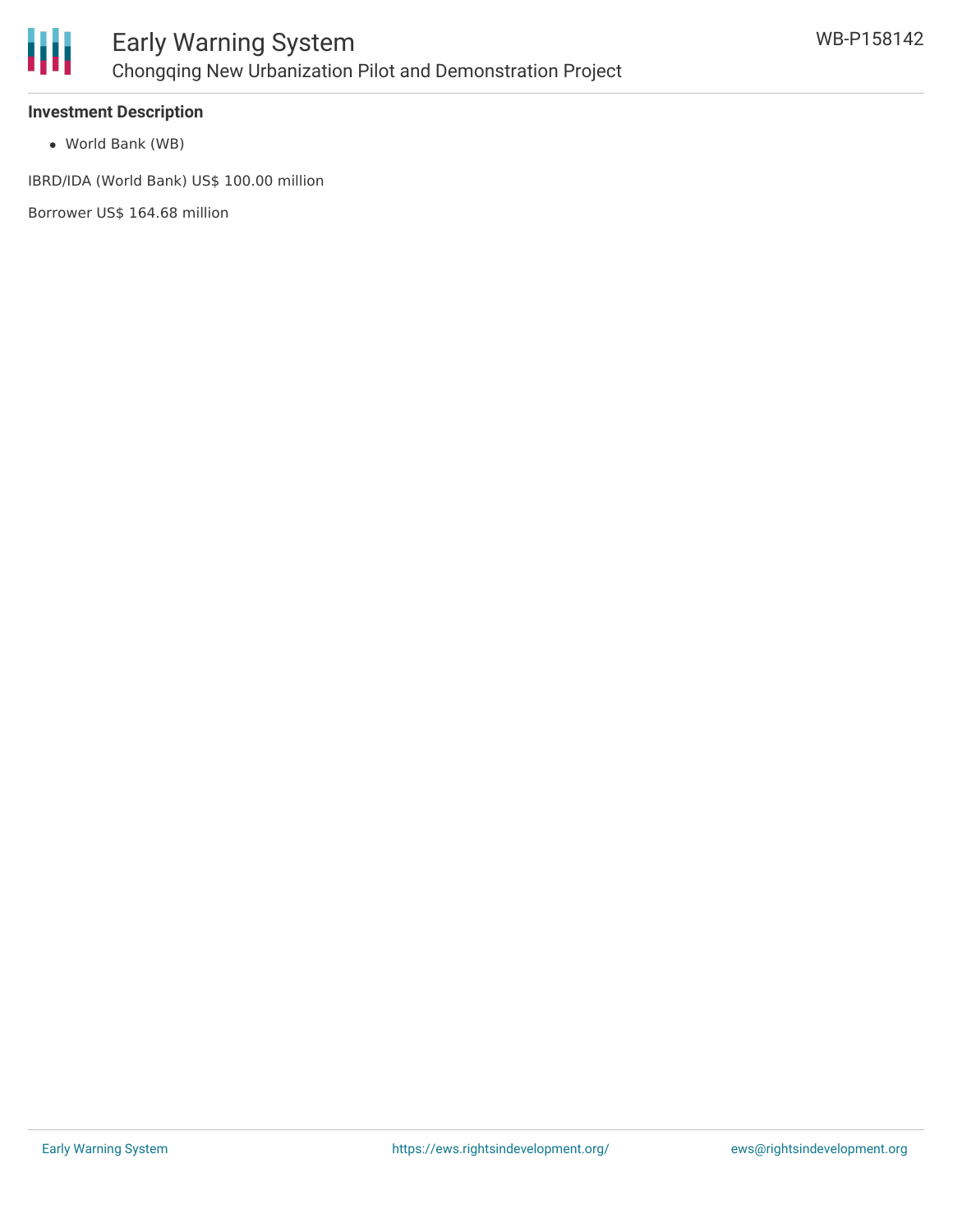

# **Contact Information**

**1/World Bank**

Joanna Mclean Masic Sr Urban Spec.

Xueman Wang Sr Urban Spec.

#### **2/Borrower/Client/Recipient**

People's Republic of China Jiandi Ye Director, Ministry of Finance [yeduanluo@sina.com](mailto:yeduanluo@sina.com)

#### **3/Implementing Agencies**

Chongqing PMO Tao Zhou PMO Director [zhoutau@foxmail.com](mailto:zhoutau@foxmail.com)

## **ACCOUNTABILITY MECHANISM OF WORLD BANK**

The World Bank Inspection Panel is the independent complaint mechanism and fact-finding body for people who believe they are likely to be, or have been, adversely affected by a World Bank-financed project. If you submit a complaint to the Inspection Panel, they may investigate to assess whether the World Bank is following its own policies and procedures for preventing harm to people or the environment. You can contact the Inspection Panel or submit a complaint by emailing ipanel@worldbank.org. You can learn more about the Inspection Panel and how to file a complaint at: http://ewebapps.worldbank.org/apps/ip/Pages/Home.aspx.